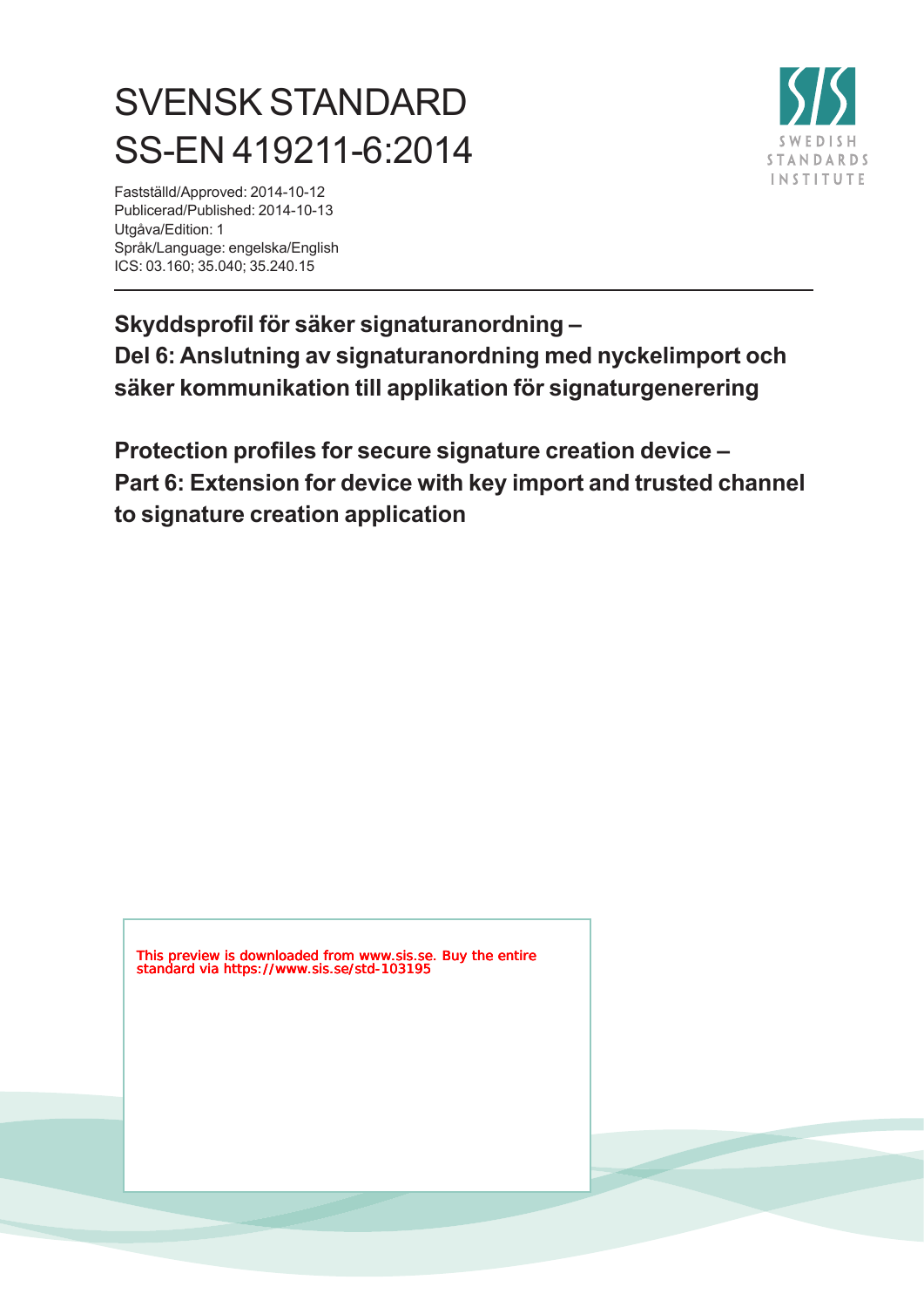# Standarder får världen att fungera

*SIS (Swedish Standards Institute) är en fristående ideell förening med medlemmar från både privat och offentlig sektor. Vi är en del av det europeiska och globala nätverk som utarbetar internationella standarder. Standarder är dokumenterad kunskap utvecklad av framstående aktörer inom industri, näringsliv och samhälle och befrämjar handel över gränser, bidrar till att processer och produkter blir säkrare samt effektiviserar din verksamhet.* 

#### **Delta och påverka**

Som medlem i SIS har du möjlighet att påverka framtida standarder inom ditt område på nationell, europeisk och global nivå. Du får samtidigt tillgång till tidig information om utvecklingen inom din bransch.

#### **Ta del av det färdiga arbetet**

Vi erbjuder våra kunder allt som rör standarder och deras tillämpning. Hos oss kan du köpa alla publikationer du behöver – allt från enskilda standarder, tekniska rapporter och standardpaket till handböcker och onlinetjänster. Genom vår webbtjänst e-nav får du tillgång till ett lättnavigerat bibliotek där alla standarder som är aktuella för ditt företag finns tillgängliga. Standarder och handböcker är källor till kunskap. Vi säljer dem.

#### **Utveckla din kompetens och lyckas bättre i ditt arbete**

Hos SIS kan du gå öppna eller företagsinterna utbildningar kring innehåll och tillämpning av standarder. Genom vår närhet till den internationella utvecklingen och ISO får du rätt kunskap i rätt tid, direkt från källan. Med vår kunskap om standarders möjligheter hjälper vi våra kunder att skapa verklig nytta och lönsamhet i sina verksamheter.

**Vill du veta mer om SIS eller hur standarder kan effektivisera din verksamhet är du välkommen in på www.sis.se eller ta kontakt med oss på tel 08-555 523 00.**

# Standards make the world go round

*SIS (Swedish Standards Institute) is an independent non-profit organisation with members from both the private and public sectors. We are part of the European and global network that draws up international standards. Standards consist of documented knowledge developed by prominent actors within the industry, business world and society. They promote cross-border trade, they help to make processes and products safer and they streamline your organisation.*

#### **Take part and have influence**

As a member of SIS you will have the possibility to participate in standardization activities on national, European and global level. The membership in SIS will give you the opportunity to influence future standards and gain access to early stage information about developments within your field.

#### **Get to know the finished work**

We offer our customers everything in connection with standards and their application. You can purchase all the publications you need from us - everything from individual standards, technical reports and standard packages through to manuals and online services. Our web service e-nav gives you access to an easy-to-navigate library where all standards that are relevant to your company are available. Standards and manuals are sources of knowledge. We sell them.

#### **Increase understanding and improve perception**

With SIS you can undergo either shared or in-house training in the content and application of standards. Thanks to our proximity to international development and ISO you receive the right knowledge at the right time, direct from the source. With our knowledge about the potential of standards, we assist our customers in creating tangible benefit and profitability in their organisations.

**If you want to know more about SIS, or how standards can streamline your organisation, please visit www.sis.se or contact us on phone +46 (0)8-555 523 00**



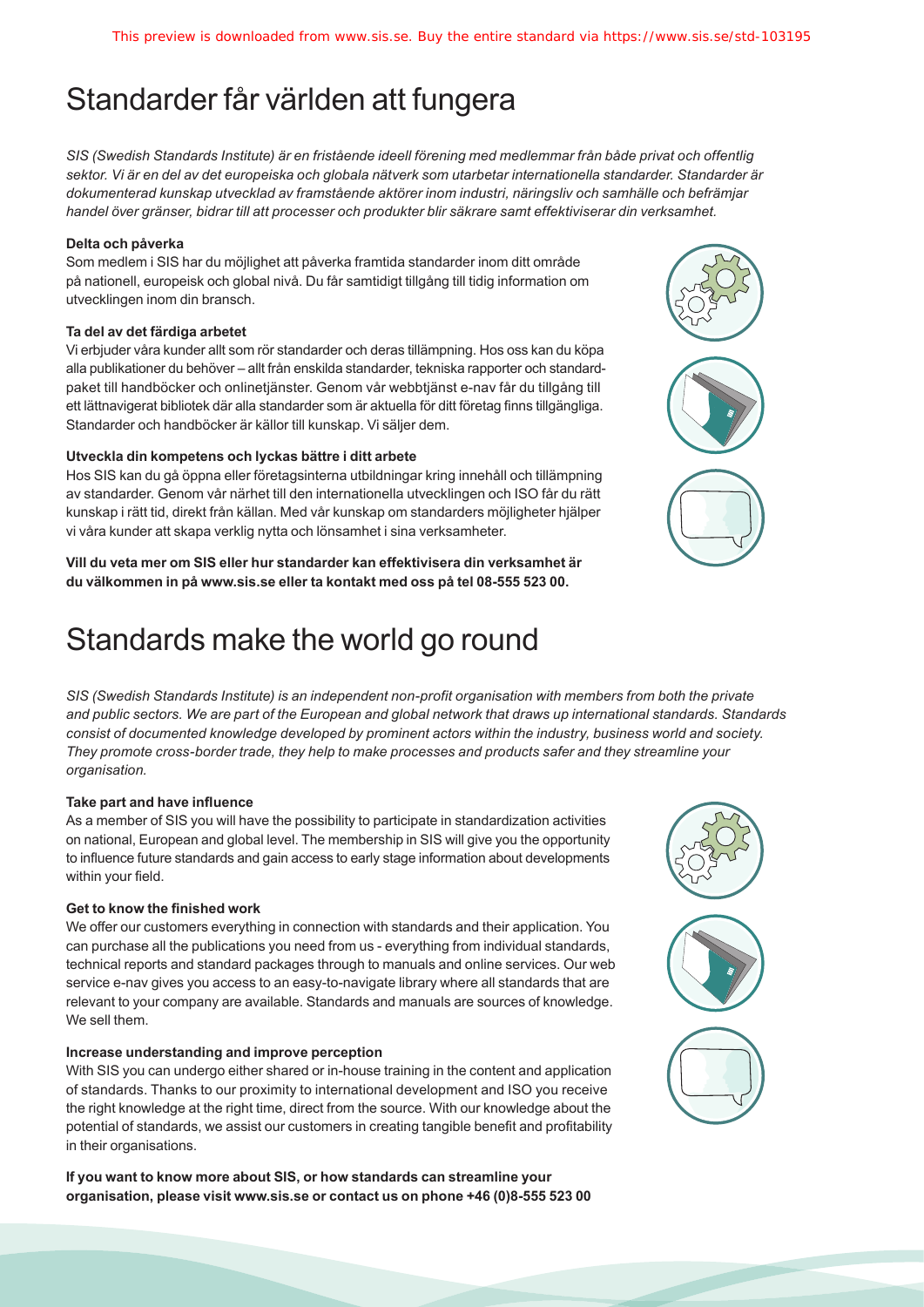Europastandarden EN 419211-6:2014 gäller som svensk standard. Detta dokument innehåller den officiella engelska versionen av EN 419211-6:2014.

The European Standard EN 419211-6:2014 has the status of a Swedish Standard. This document contains the official version of EN 419211-6:2014.

© Copyright / Upphovsrätten till denna produkt tillhör SIS, Swedish Standards Institute, Stockholm, Sverige. Användningen av denna produkt regleras av slutanvändarlicensen som återfinns i denna produkt, se standardens sista sidor.

© Copyright SIS, Swedish Standards Institute, Stockholm, Sweden. All rights reserved. The use of this product is governed by the end-user licence for this product. You will find the licence in the end of this document.

*Upplysningar om sakinnehållet i standarden lämnas av SIS, Swedish Standards Institute, telefon 08-555 520 00. Standarder kan beställas hos SIS Förlag AB som även lämnar allmänna upplysningar om svensk och utländsk standard.*

*Information about the content of the standard is available from the Swedish Standards Institute (SIS), telephone +46 8 555 520 00. Standards may be ordered from SIS Förlag AB, who can also provide general information about Swedish and foreign standards.*

Denna standard är framtagen av kommittén för Teknik och stödsystem för personlig identifiering, SIS / TK 448.

Har du synpunkter på innehållet i den här standarden, vill du delta i ett kommande revideringsarbete eller vara med och ta fram andra standarder inom området? Gå in på www.sis.se - där hittar du mer information.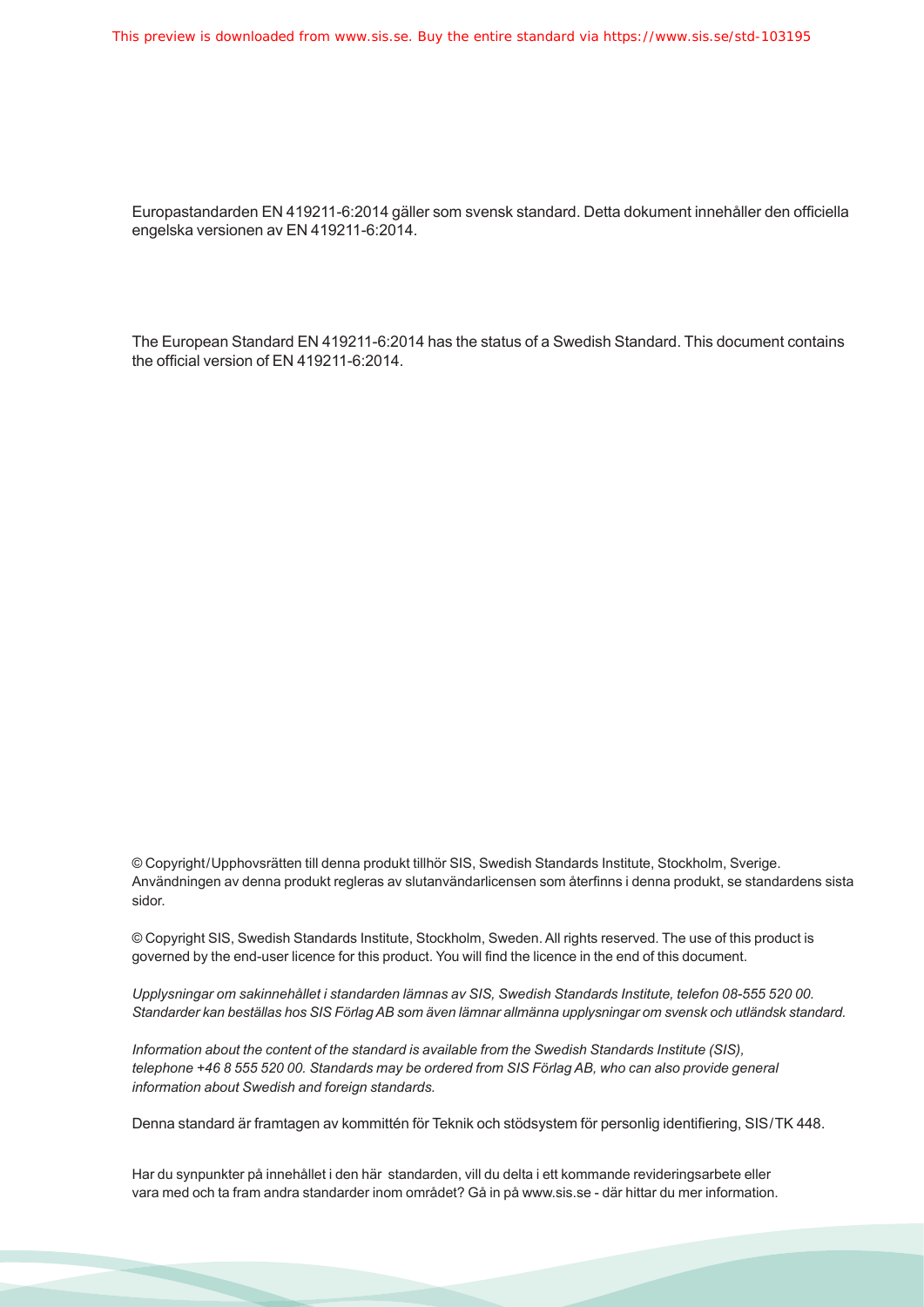This preview is downloaded from www.sis.se. Buy the entire standard via https://www.sis.se/std-103195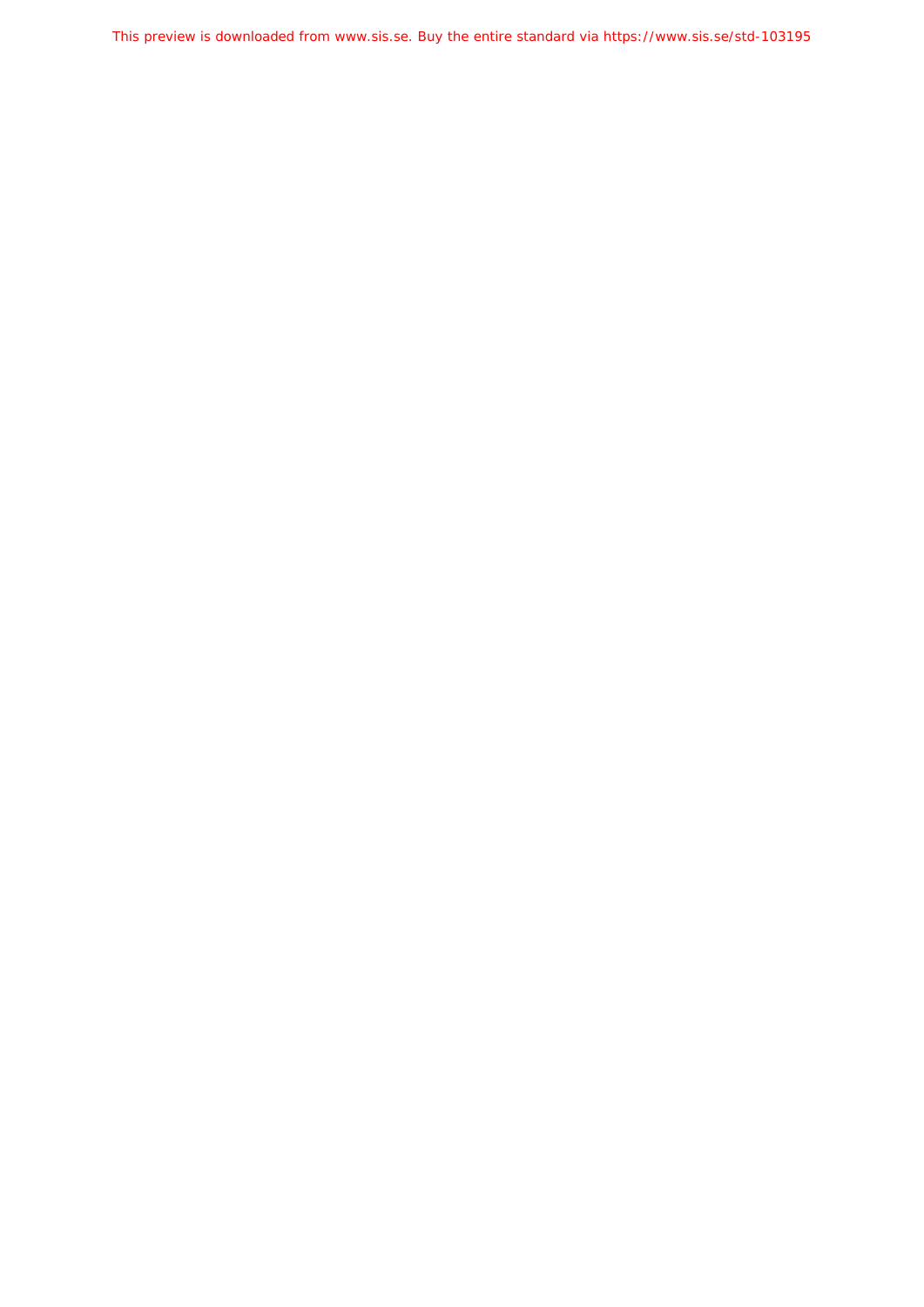# EUROPEAN STANDARD

# **EN 419211-6**

October 2014

# NORME EUROPÉENNE

EUROPÄISCHE NORM

ICS 03.160; 35.040; 35.240.15 Supersedes CWA 14169:2004

English Version

# Protection profiles for secure signature creation device - Part 6: Extension for device with key import and trusted channel to signature creation application

Profils de protection pour dispositif sécurisé de création de signature électronique - Partie 6: Extension pour un dispositif avec import de clé et communication sécurisée avec l'application de création de signature

 Schutzprofile für sichere Signaturerstellungseinheiten - Teil 6: Erweiterung für Einheiten mit Schlüsselimport und vertrauenswürdigem Kanal zur Signaturerstellungsanwendung

This European Standard was approved by CEN on 25 July 2014.

CEN members are bound to comply with the CEN/CENELEC Internal Regulations which stipulate the conditions for giving this European Standard the status of a national standard without any alteration. Up-to-date lists and bibliographical references concerning such national standards may be obtained on application to the CEN-CENELEC Management Centre or to any CEN member.

This European Standard exists in three official versions (English, French, German). A version in any other language made by translation under the responsibility of a CEN member into its own language and notified to the CEN-CENELEC Management Centre has the same status as the official versions.

CEN members are the national standards bodies of Austria, Belgium, Bulgaria, Croatia, Cyprus, Czech Republic, Denmark, Estonia, Finland, Former Yugoslav Republic of Macedonia, France, Germany, Greece, Hungary, Iceland, Ireland, Italy, Latvia, Lithuania, Luxembourg, Malta, Netherlands, Norway, Poland, Portugal, Romania, Slovakia, Slovenia, Spain, Sweden, Switzerland, Turkey and United Kingdom.



EUROPEAN COMMITTEE FOR STANDARDIZATION COMITÉ EUROPÉEN DE NORMALISATION EUROPÄISCHES KOMITEE FÜR NORMUNG

**CEN-CENELEC Management Centre: Avenue Marnix 17, B-1000 Brussels**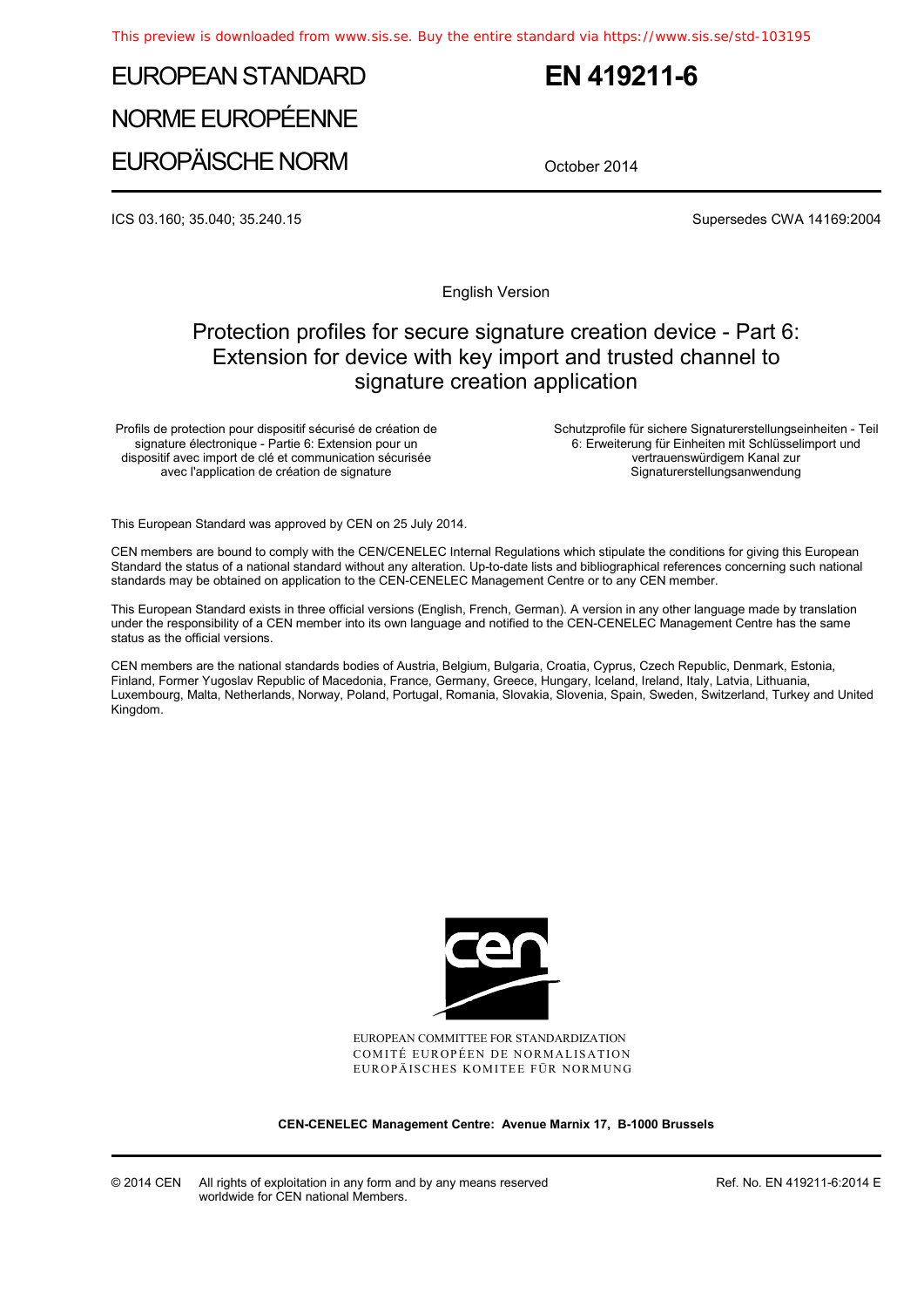This preview is downloaded from www.sis.se. Buy the entire standard via https://www.sis.se/std-103195<br>SS-EN 419211-6:2014 (E)

# **Contents**

# Page

| 1   |  |  |  |
|-----|--|--|--|
| 2   |  |  |  |
| 3   |  |  |  |
| 3.1 |  |  |  |
| 3.2 |  |  |  |
| 4   |  |  |  |
| 4.1 |  |  |  |
| 4.2 |  |  |  |
| 4.3 |  |  |  |
| 5   |  |  |  |
| 5.1 |  |  |  |
| 5.2 |  |  |  |
| 5.3 |  |  |  |
| 5.4 |  |  |  |
| 6   |  |  |  |
| 6.1 |  |  |  |
| 6.2 |  |  |  |
| 6.3 |  |  |  |
| 6.4 |  |  |  |
| 7   |  |  |  |
| 7.1 |  |  |  |
| 7.2 |  |  |  |
| 7.3 |  |  |  |
| 8   |  |  |  |
| 9   |  |  |  |
| 9.1 |  |  |  |
| 9.2 |  |  |  |
| 9.3 |  |  |  |
|     |  |  |  |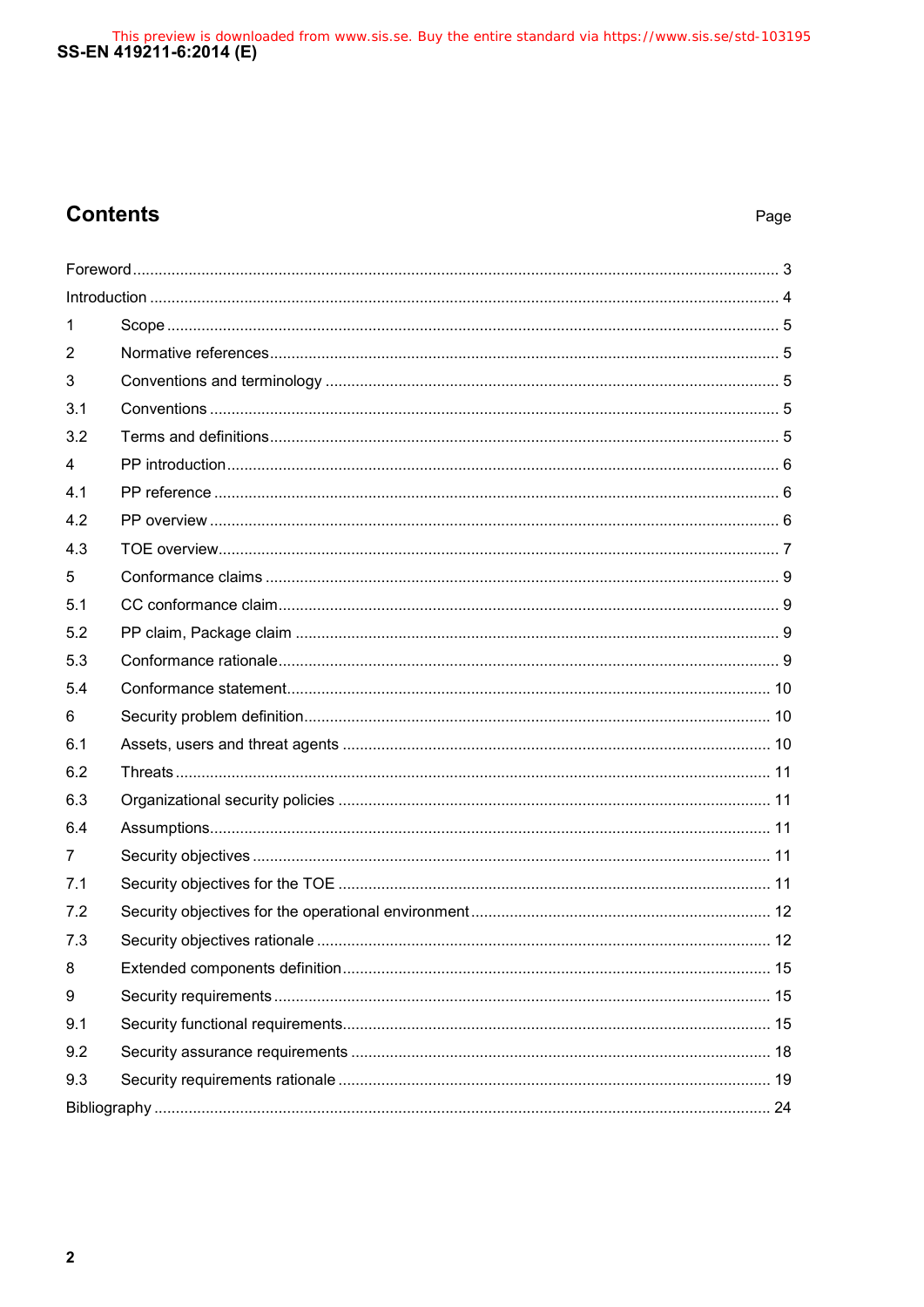# <span id="page-6-0"></span>**Foreword**

This document (EN 419211-6:2014) has been prepared by Technical Committee CEN/TC 224 "Personal identification, electronic signature and cards and their related systems and operations", the secretariat of which is held by AFNOR.

This European Standard shall be given the status of a national standard, either by publication of an identical text or by endorsement, at the latest by April 2015 and conflicting national standards shall be withdrawn at the latest by April 2015.

Attention is drawn to the possibility that some of the elements of this document may be the subject of patent rights. CEN [and/or CENELEC] shall not be held responsible for identifying any or all such patent rights.

This document supersedes CWA 14169:2004.

In comparison with CWA 14169, the entire document has been revised. Refer to EN 419211-1:2014, Annex A for more details.

This document has been prepared under a mandate given to CEN by the European Commission and the European Free Trade Association.

According to the CEN-CENELEC Internal Regulations, the national standards organizations of the following countries are bound to implement this European Standard: Austria, Belgium, Bulgaria, Croatia, Cyprus, Czech Republic, Denmark, Estonia, Finland, Former Yugoslav Republic of Macedonia, France, Germany, Greece, Hungary, Iceland, Ireland, Italy, Latvia, Lithuania, Luxembourg, Malta, Netherlands, Norway, Poland, Portugal, Romania, Slovakia, Slovenia, Spain, Sweden, Switzerland, Turkey and the United Kingdom.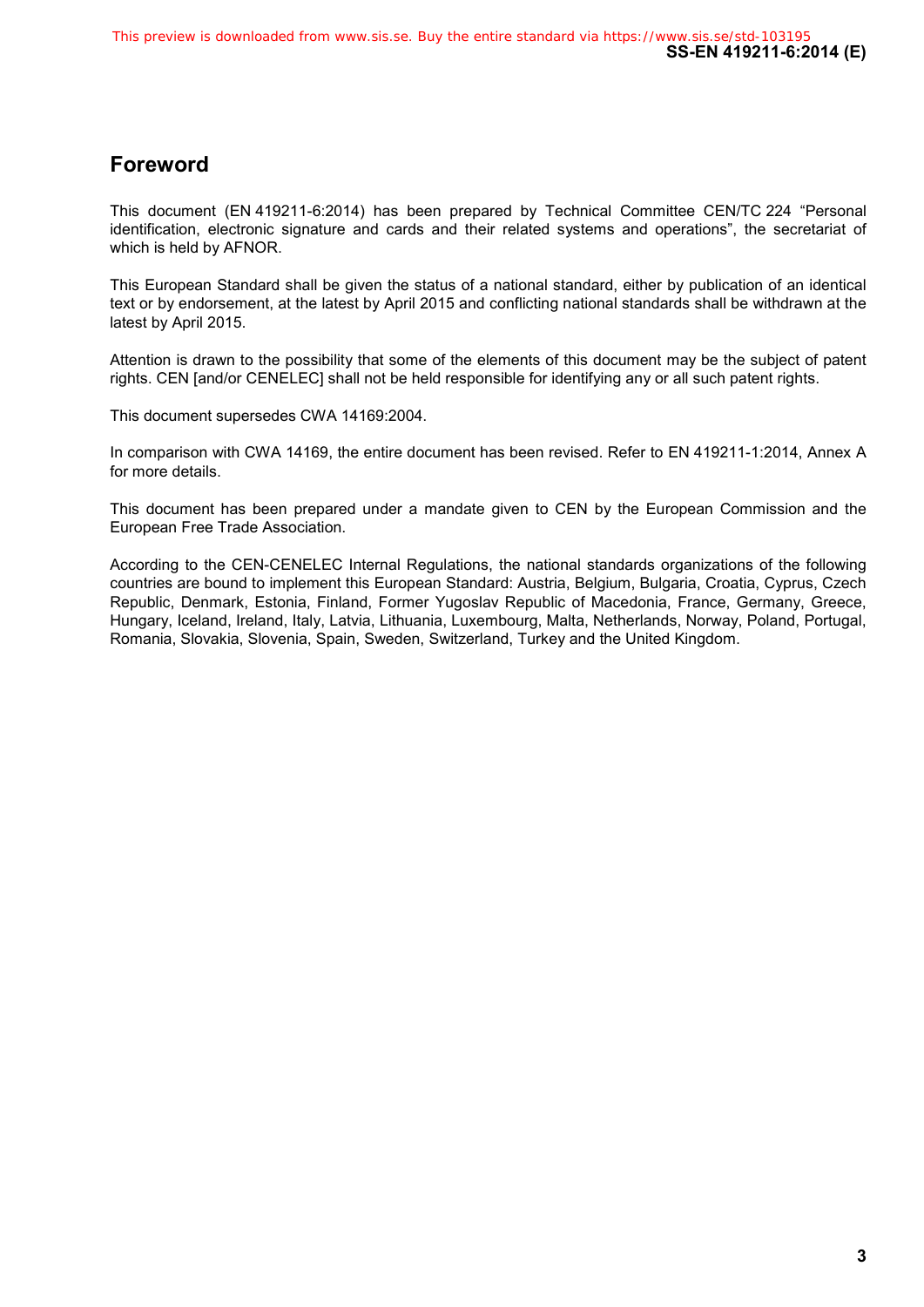# <span id="page-7-0"></span>**Introduction**

This series of European Standards specifies Common Criteria protection profiles for secure signature creation devices and is issued by the European Committee for Standardization (CEN) as an update of the Electronic Signatures (E-SIGN) CEN workshop agreement, CWA 14169:2004, Annex B and Annex C on the protection profile secure signature creation devices, "EAL 4+".

This series of European Standards consists of the following parts:

- *Part 1: Overview*
- *Part 2: Device with key generation*
- *Part 3: Device with key import*
- *Part 4: Extension for device with key generation and trusted channel to certificate generation application*
- *Part 5: Extension for device with key generation and trusted channel to signature creation application*
- *Part 6: Extension for device with key import and trusted channel to signature creation application*

Preparation of this document as a protection profile (PP) follows the rules of ISO/IEC 15408.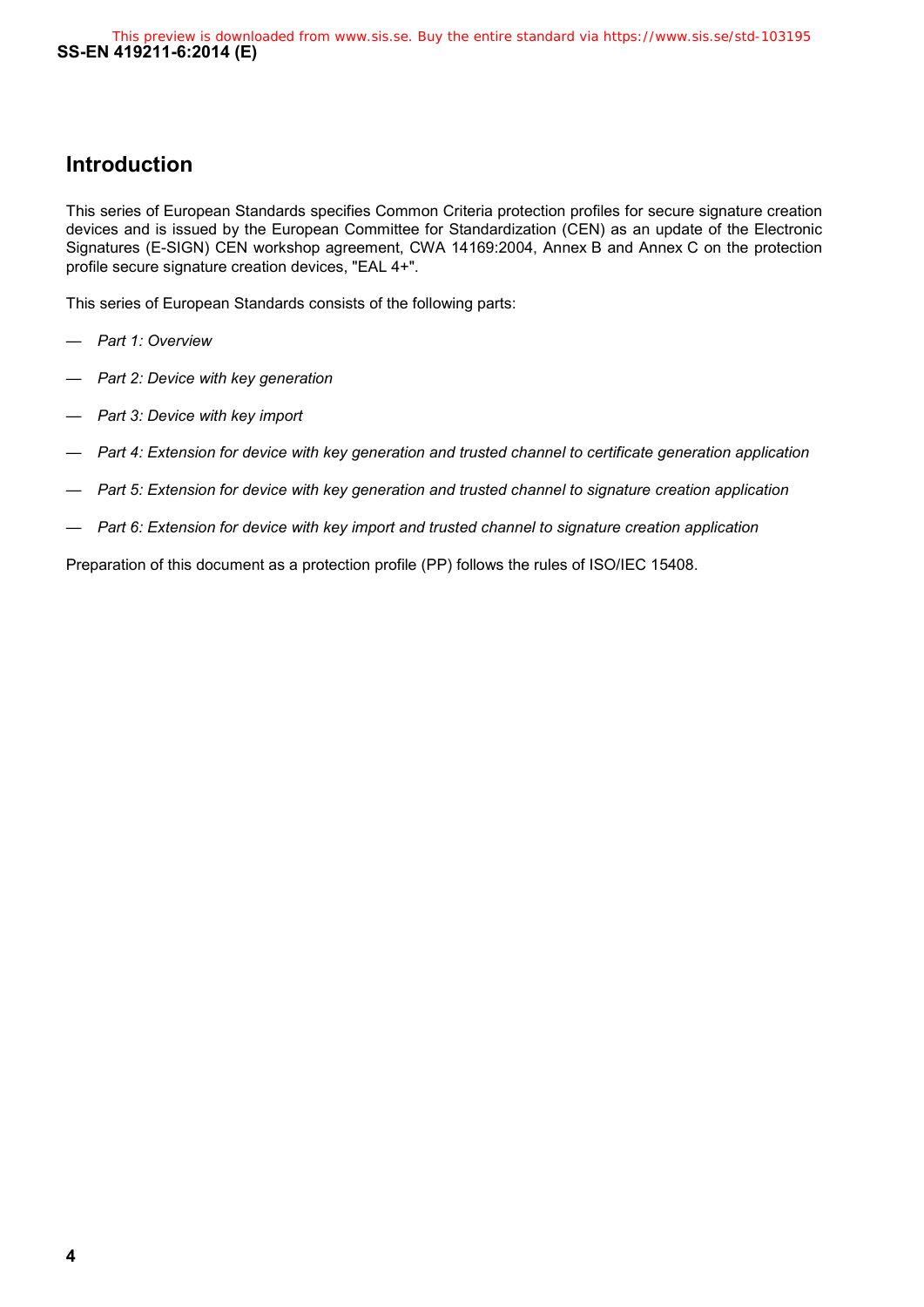# <span id="page-8-0"></span>**1 Scope**

This European Standard specifies a protection profile for a secure signature creation device that may import signing keys and communicate with the signature creation application in protected manner: secure signature creation device with key import and trusted communication with signature creation application (SSCD KI TCSCA).

# <span id="page-8-1"></span>**2 Normative references**

The following documents, in whole or in part, are normatively referenced in this document and are indispensable for its application. For dated references, only the edition cited applies. For undated references, the latest edition of the referenced document (including any amendments) applies.

EN 419211-1:2014, *Protection profiles for secure signature creation device — Part 1: Overview*

ISO/IEC 15408-1, *Information technology — Security techniques — Evaluation criteria for IT security — Part* [1](#page-8-5): Introduction and general model<sup>1)</sup>

ISO/IEC 15408-2, *Information technology — Security techniques — Evaluation criteria for IT security — Part 2: Security functional components*

ISO/IEC 15408-3, *Information technology — Security techniques — Evaluation criteria for IT security — Part 3: Security assurance components*

## <span id="page-8-2"></span>**3 Conventions and terminology**

### <span id="page-8-3"></span>**3.1 Conventions**

-

This document is drafted in accordance with the CEN/CENELEC directive and content and structure of this document follow the rules and conventions laid out in ISO/IEC 15408.

Normative aspects of content in this European Standard are specified according to the Common Criteria rules and not specifically identified by the verbs "*shall*" or "*must*".

#### <span id="page-8-4"></span>**3.2 Terms and definitions**

For the purposes of this document, the acronyms, terms and definitions given in EN 419211-1 apply.

<span id="page-8-5"></span><sup>1)</sup> ISO/IEC 15408-1, ISO/IEC 15408-2 and ISO/IEC 15408-3 respectively correspond to *Common Criteria for Information Technology Security Evaluation*, Parts 1, 2 and 3.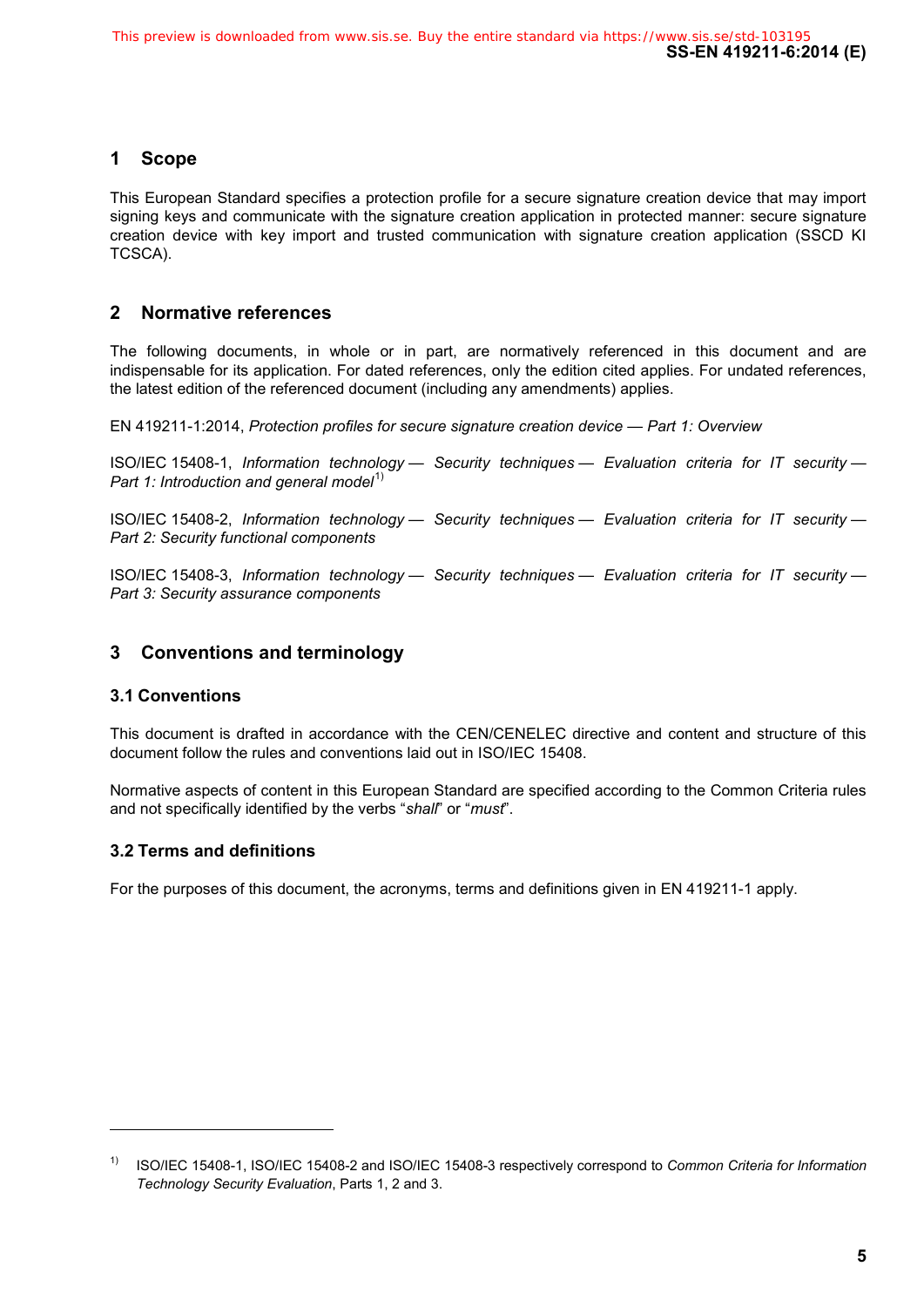### <span id="page-9-0"></span>**4 PP introduction**

### <span id="page-9-1"></span>**4.1 PP reference**

| Title:            | Protection profiles for secure signature creation device - Part 6: Extension for<br>device with key import and trusted communication with signature creation<br>application |
|-------------------|-----------------------------------------------------------------------------------------------------------------------------------------------------------------------------|
| Version:          | 1.0.4                                                                                                                                                                       |
| Author:           | CEN / CENELEC (TC224/WG17)                                                                                                                                                  |
| Publication date: | 2013-04-03                                                                                                                                                                  |
| Registration:     | <b>BSI-CC-PP-0076</b>                                                                                                                                                       |
| CC version:       | 3.1 Revision 4                                                                                                                                                              |
| Editor:           | Arnold Abromeit, TÜV Informationstechnik GmbH                                                                                                                               |
| General status:   | final                                                                                                                                                                       |
| Keywords:         | secure signature creation device, electronic signature, digital signature, key<br>import, trusted communication with signature creation application                         |

#### <span id="page-9-2"></span>**4.2 PP overview**

This Protection Profile is established by CEN as a European Standard for products to create electronic signatures. It fulfils requirements of Directive 1999/93/ $EC^{2}$  $EC^{2}$  $EC^{2}$  of the European Parliament and of the Council of 13 December 1999 on a Community framework for electronic signatures.

In accordance with Article 9 of this European Directive this standard can be indicated by the European Commission in the Official Journal of the European Communities as a generally recognized standard for electronic signature products.

This protection profile defines security functional requirements and security assurance requirements that comply with those defined in Annex III of the Directive for a secure signature creation device (SSCD). This secure signature creation device is the target of evaluation (TOE) for this protection profile.

European Union Member States may presume that there is compliance with the requirements laid down in Annex III of the Directive when an electronic signature product is evaluated to a Security Target (ST) that is compliant with this Protection Profile (PP).

This Protection Profile about secure signature creation device with key import and trusted communication with signature creation application (PP SSCD KI TCSCA) includes the security requirements for SSCD with key import importing signature creation data (SCD) and creating digital signature to be used for (qualified or advanced) electronic signatures as described in the core PP [3]. Additionally, the TOE of this PP supports a trusted communication with a signature creation application for protection of authentication data and data to be signed. These security features allow using the TOE in a more complex operational environment. It conforms to the core PP SSCD KI [3]. The implication of this conformance claim is explained in 5.3 hereinafter.

-

<span id="page-9-3"></span><sup>&</sup>lt;sup>2</sup>) This European Directive is referred to in this PP as "the Directive".